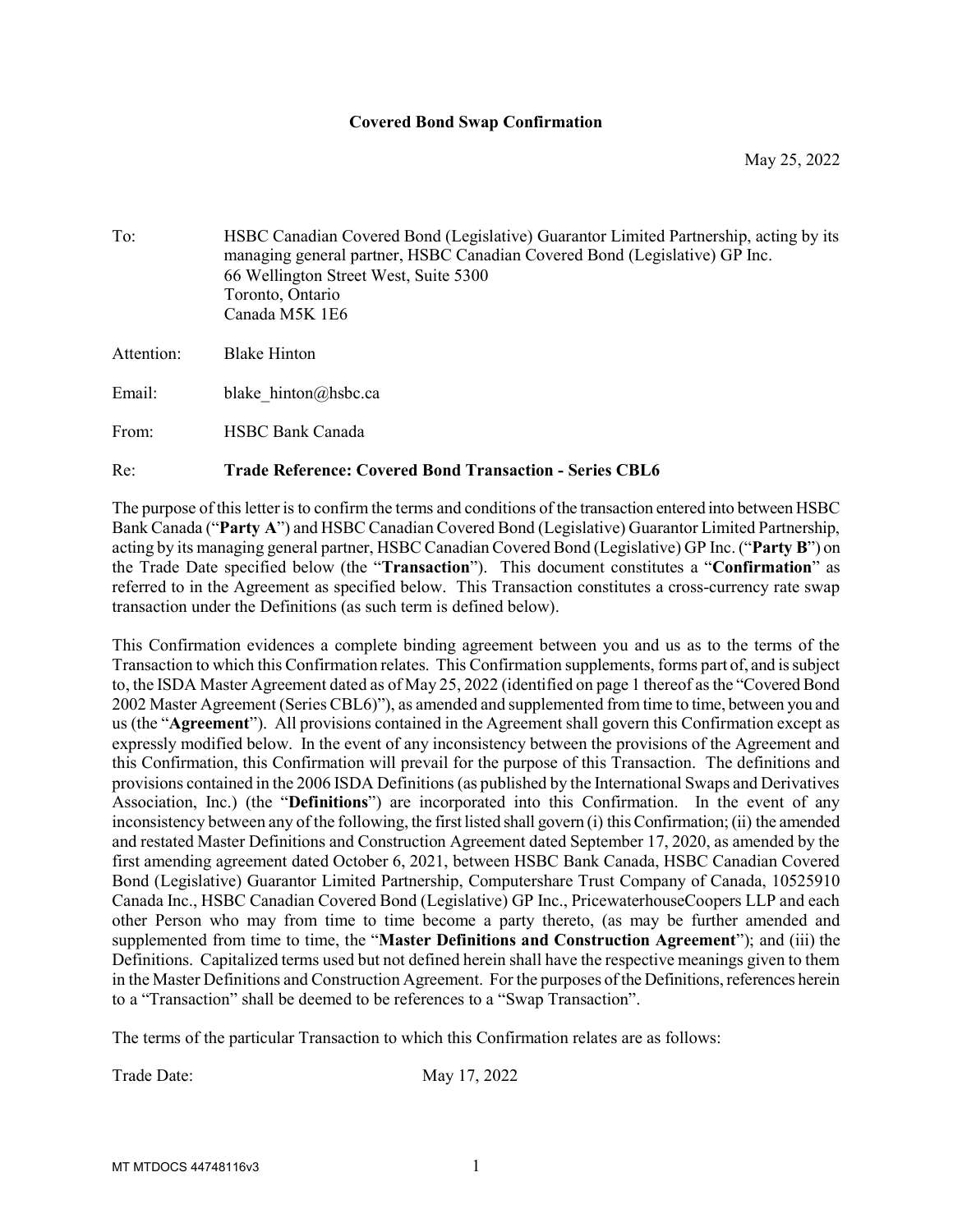| <b>Effective Date:</b>                             | The earlier of (i) the date on which a Contingent Collateral<br>Trigger Event occurs and (ii) the date on which a Covered<br>Bond Swap Activation Event occurs; provided that the<br>Effective Date will be such date on which a Covered Bond<br>Swap Activation Event occurs if (a) Party A is also the lender<br>under the Intercompany Loan Agreement, $(b)(i)$ a Contingent<br>Collateral Trigger Event has occurred in respect of Party A,<br>(ii) a Contingent Collateral Notice is in effect in respect of<br>such Contingent Collateral Trigger Event and (iii) within 10<br>Canadian Business Days of the occurrence of such<br>Contingent Collateral Trigger Event and for so long as a<br>Contingent Collateral Trigger Event continues to exist, Party<br>B has Contingent Collateral in respect of this Agreement, and<br>(c) the Asset Coverage Test or the Amortization Test, as<br>applicable continues to be satisfied. |                                                                                                                                                                                                                                                                                                                                                                                                                                                                                                                                                                                                                                                                      |
|----------------------------------------------------|------------------------------------------------------------------------------------------------------------------------------------------------------------------------------------------------------------------------------------------------------------------------------------------------------------------------------------------------------------------------------------------------------------------------------------------------------------------------------------------------------------------------------------------------------------------------------------------------------------------------------------------------------------------------------------------------------------------------------------------------------------------------------------------------------------------------------------------------------------------------------------------------------------------------------------------|----------------------------------------------------------------------------------------------------------------------------------------------------------------------------------------------------------------------------------------------------------------------------------------------------------------------------------------------------------------------------------------------------------------------------------------------------------------------------------------------------------------------------------------------------------------------------------------------------------------------------------------------------------------------|
| Covered Bond Swap Activation Event                 | The earlier to occur of (a) an Issuer Event of Default and (b) a<br>Guarantor Event of Default, together with the service of a<br>Guarantor Acceleration Notice on the Issuer and on the<br>Guarantor.                                                                                                                                                                                                                                                                                                                                                                                                                                                                                                                                                                                                                                                                                                                                   |                                                                                                                                                                                                                                                                                                                                                                                                                                                                                                                                                                                                                                                                      |
| <b>Termination Date:</b>                           | Unless terminated earlier by a Covered Bond Swap Early<br>Termination Event, the earlier of:                                                                                                                                                                                                                                                                                                                                                                                                                                                                                                                                                                                                                                                                                                                                                                                                                                             |                                                                                                                                                                                                                                                                                                                                                                                                                                                                                                                                                                                                                                                                      |
|                                                    | (a)                                                                                                                                                                                                                                                                                                                                                                                                                                                                                                                                                                                                                                                                                                                                                                                                                                                                                                                                      | the Final Maturity Date for (or, if earlier, the date of<br>redemption in whole, but not in part, of) the final<br>Tranche of Series CBL6 or, if Party B notifies<br>Party A prior to such Final Maturity Date of its<br>inability to pay in full Guaranteed Amounts<br>corresponding to the Final Redemption Amount for<br>such final Tranche of Series CBL6, the final date on<br>which an amount representing the Final Redemption<br>Amount for such final Tranche of Series CBL6 is<br>paid (but in any event, not later than the Extended<br>Due for Payment Date for such final Tranche of<br>Series CBL6, if any) (the "Scheduled Termination<br>Date"); and |
|                                                    | (b)                                                                                                                                                                                                                                                                                                                                                                                                                                                                                                                                                                                                                                                                                                                                                                                                                                                                                                                                      | the date designated therefor by the Bond Trustee and<br>notified to Party A and Party B for purposes of<br>realizing the Security in accordance with the Security<br>Agreement and distributing the proceeds therefrom in<br>accordance with the Post-Enforcement Priority of<br>Payments following the enforcement of the Security<br>pursuant to Condition 7.03, as modified by the Final<br>Terms for Series CBL6.                                                                                                                                                                                                                                                |
| <b>Currency Swap Transaction Exchange</b><br>Rate: |                                                                                                                                                                                                                                                                                                                                                                                                                                                                                                                                                                                                                                                                                                                                                                                                                                                                                                                                          | 1 EUR= 1.3541 CAD                                                                                                                                                                                                                                                                                                                                                                                                                                                                                                                                                                                                                                                    |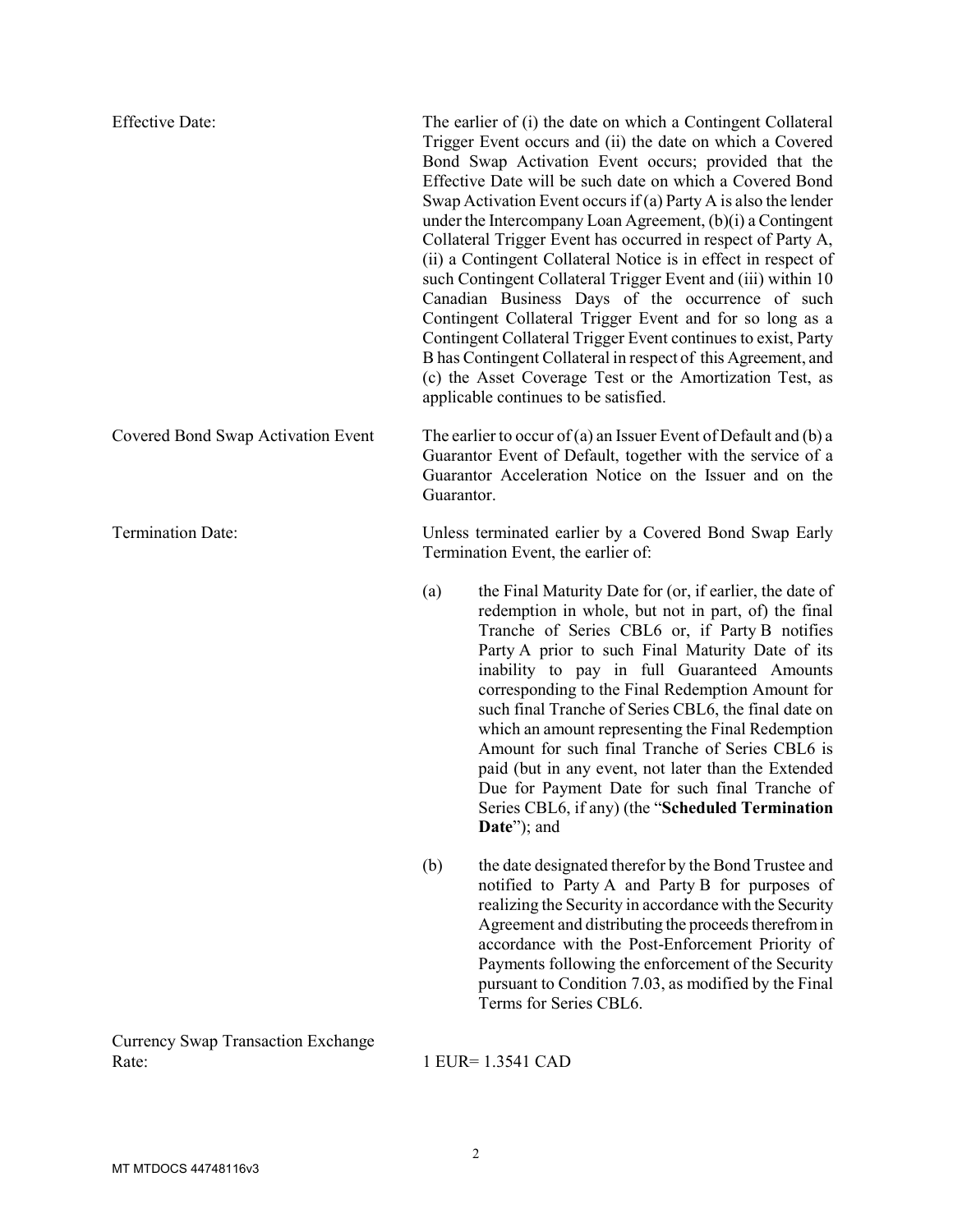| <b>Business Day:</b>                | Toronto, London, and TARGET2.                                                                                                                                                                                                                                                                                                                                 |  |
|-------------------------------------|---------------------------------------------------------------------------------------------------------------------------------------------------------------------------------------------------------------------------------------------------------------------------------------------------------------------------------------------------------------|--|
| Calculation Period:                 | In respect of Floating Amounts, each Guarantor Calculation<br>Period and in respect of Fixed Amounts, each Swap Provider<br>Calculation Period.                                                                                                                                                                                                               |  |
| <b>Guarantor Calculation Period</b> | Each period from and including the last Business Day of each<br>month to, but excluding, the last Business Day of the next<br>succeeding month, provided that (a) the first Guarantor<br>Calculation Period begins on, and includes, the Effective Date<br>and (b) the final Guarantor Calculation Period shall end on,<br>but exclude, the Termination Date. |  |
| <b>Floating Amounts</b>             |                                                                                                                                                                                                                                                                                                                                                               |  |
| Floating Rate Payer:                | Party B.                                                                                                                                                                                                                                                                                                                                                      |  |
| Party B Payment Date:               | Each Guarantor Payment Date, commencing the first such<br>date following the first Calculation Date which occurs after<br>the Effective Date.                                                                                                                                                                                                                 |  |
| Party B Payment Amount:             | On each Party B Payment Date, Party B will pay in Canadian<br>Dollars to Party A the product of:                                                                                                                                                                                                                                                              |  |
|                                     | (a)<br>the Party B Notional Amount for the Guarantor<br>Calculation Period ending immediately preceding<br>such Guarantor Payment Date;                                                                                                                                                                                                                       |  |
|                                     | (b)<br>Party B Day Count Fraction; and                                                                                                                                                                                                                                                                                                                        |  |
|                                     | (c)<br>the Party B Floating Rate.                                                                                                                                                                                                                                                                                                                             |  |
| Party B Notional Amount:            | For each Guarantor Calculation Period, the product of $(x)$ the<br>Party A Currency Amount on the first day of such Guarantor<br>Calculation Period and (y) the Currency Swap Transaction<br>Exchange Rate.                                                                                                                                                   |  |
| Party B Day Count Fraction:         | Act/365 (Fixed)                                                                                                                                                                                                                                                                                                                                               |  |
| Party B Business Day Convention:    | Following.                                                                                                                                                                                                                                                                                                                                                    |  |
| Party B Floating Rate:              | Party B Floating Rate Option plus Party B Base Spread.                                                                                                                                                                                                                                                                                                        |  |
| Party B Floating Rate Option:       | CAD-BA-CDOR.                                                                                                                                                                                                                                                                                                                                                  |  |
| Party B Designated Maturity:        | 1 month.                                                                                                                                                                                                                                                                                                                                                      |  |
| Party B Reset Dates:                | The first day of each Guarantor Calculation Period                                                                                                                                                                                                                                                                                                            |  |
| Party B Base Spread:                | % per annum.                                                                                                                                                                                                                                                                                                                                                  |  |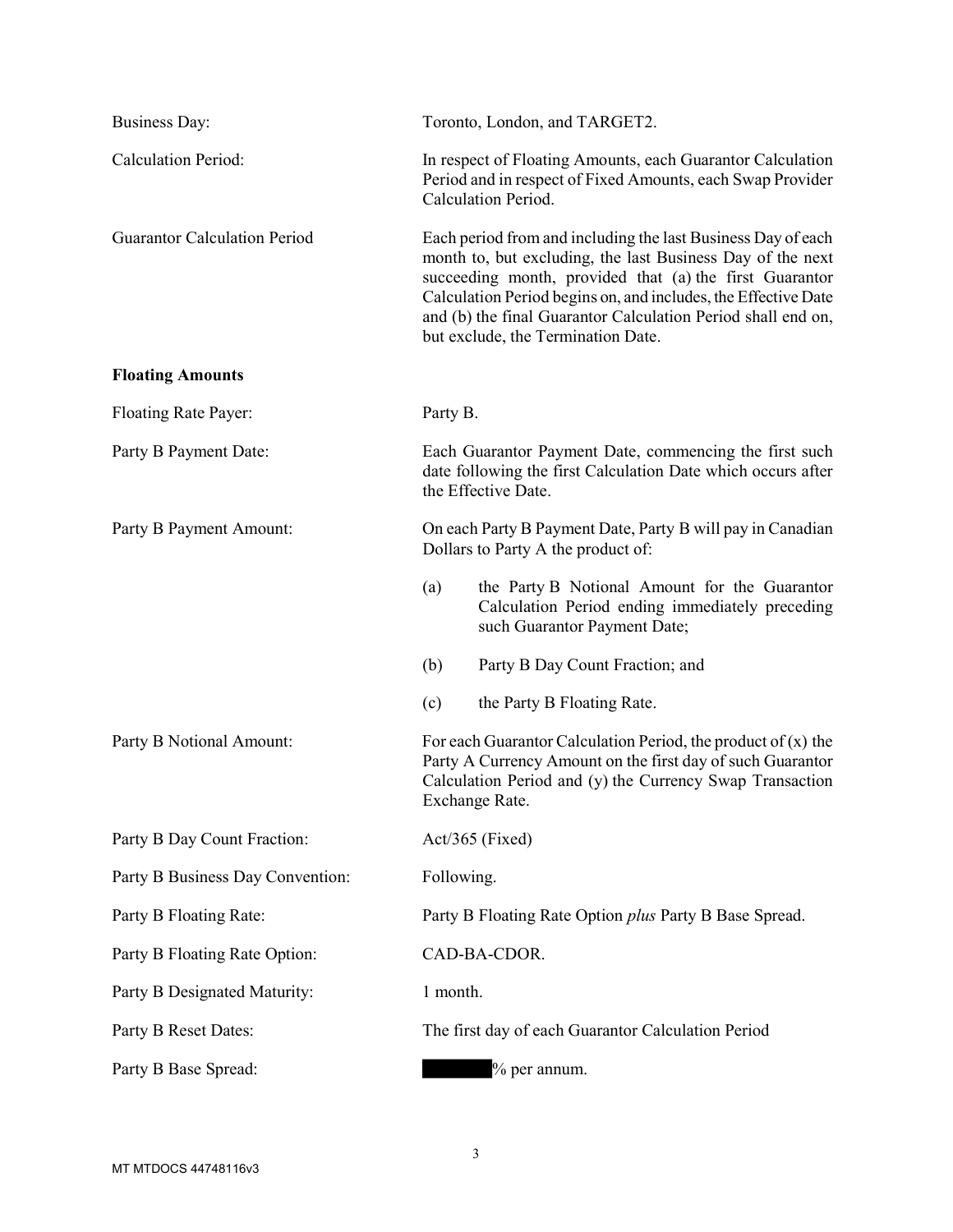## Fixed Amounts

| Fixed Rate Payer:                        | Party A.          |                                                                                                                                                                                                                                                                                                                                                                                                                |  |
|------------------------------------------|-------------------|----------------------------------------------------------------------------------------------------------------------------------------------------------------------------------------------------------------------------------------------------------------------------------------------------------------------------------------------------------------------------------------------------------------|--|
| Party A Currency Amount:                 |                   | In respect of each Swap Provider Calculation Period, an<br>amount in EUR equal to the Party A Initial Notional Amount<br>minus the aggregate of each Party A Interim Exchange<br>Amount, if applicable, paid on or prior to the first day of such<br>Swap Provider Calculation Period.                                                                                                                         |  |
| <b>Swap Provider Calculation Period:</b> | Termination Date. | Each period from and including a Swap Provider Payment<br>Date to, but excluding, the next following applicable Swap<br>Provider Payment Date, except that (a) the initial Swap<br>Provider Calculation Period will commence on, and include,<br>the Effective Date and (b) the final Swap Provider<br>Calculation Period will end on, but exclude, the Scheduled                                              |  |
| <b>Swap Provider Payment Dates:</b>      | month).           | On or prior to the Final Maturity Date, the 15 <sup>th</sup> day of<br>September of each year, commencing the first such date after<br>the Effective Date up to and including the Final Maturity<br>Date for Series CBL6, and thereafter, the 15 <sup>th</sup> of each month<br>up to and including the Scheduled Termination Date (which,<br>for greater certainty may be a date other than the $15th$ of the |  |
| Party A Initial Notional Amount:         | EUR1,000,000,000  |                                                                                                                                                                                                                                                                                                                                                                                                                |  |
| Party A Payment Amount:                  |                   | On each Swap Provider Payment Date on or prior to the Final<br>Maturity Date for Series CBL6, Party A will pay to Party B<br>the product of:                                                                                                                                                                                                                                                                   |  |
|                                          | (a)               | the Party A Currency Amount for the Swap Provider<br>Calculation Period ending on such Swap Provider<br>Payment Date;                                                                                                                                                                                                                                                                                          |  |
|                                          | (b)               | the Party A Fixed Rate Day Count Fraction for the<br>Swap Provider Calculation Period ending on such<br>Swap Provider Payment Date; and                                                                                                                                                                                                                                                                        |  |
|                                          | (c)               | the Party A Fixed Rate.                                                                                                                                                                                                                                                                                                                                                                                        |  |
|                                          | the product of:   | On each Swap Provider Payment Date after the Final<br>Maturity Date for Series CBL6, Party A will pay to Party B                                                                                                                                                                                                                                                                                               |  |
|                                          | (a)               | the Party A Currency Amount for the Swap                                                                                                                                                                                                                                                                                                                                                                       |  |

Provider Calculation Period ending on, but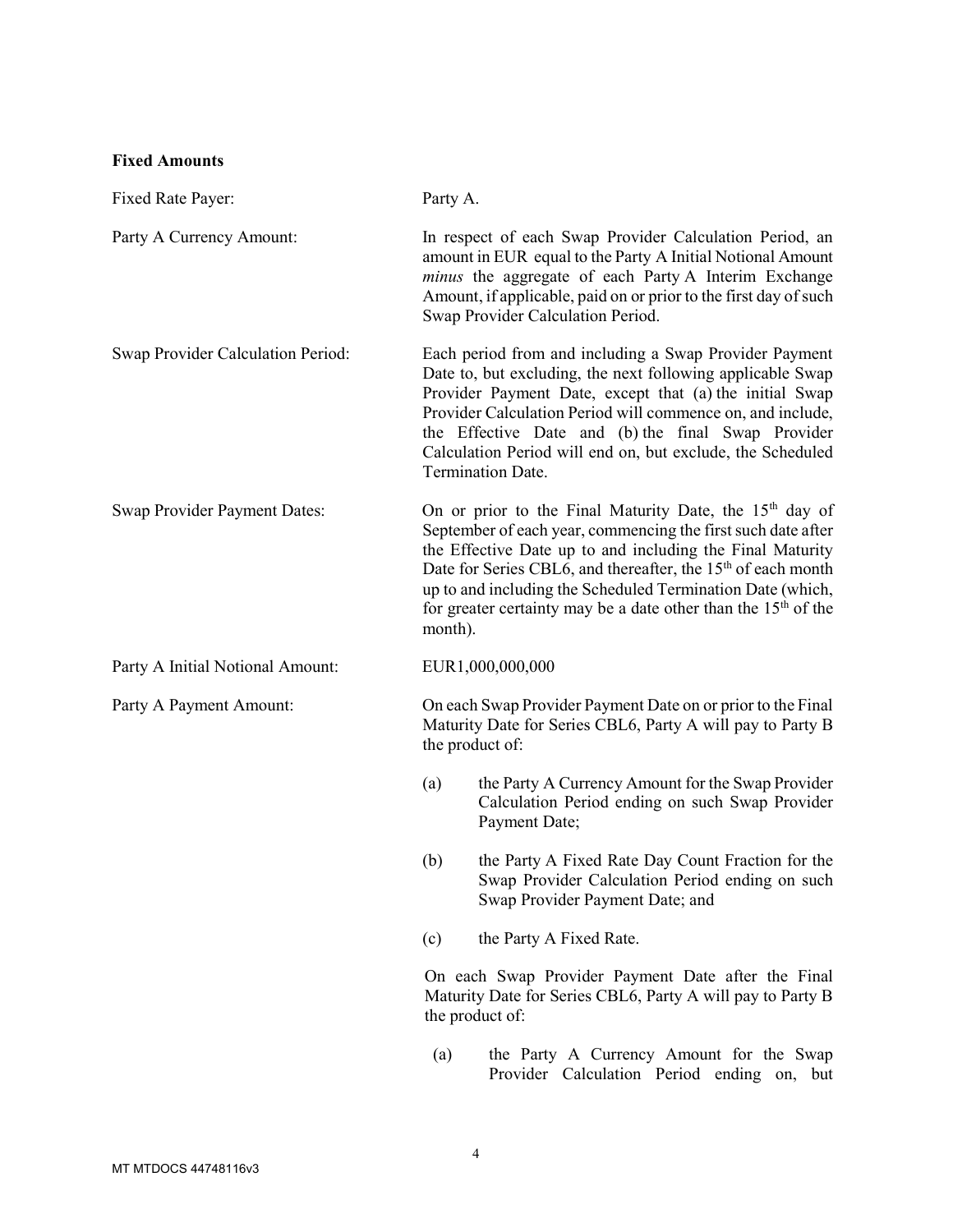|                                          |                                                                                      | excluding, such Swap Provider Payment Date;                                                                                                                                                                                                                                                                                                                                                                                                                                                                                                                                                                                                                                     |
|------------------------------------------|--------------------------------------------------------------------------------------|---------------------------------------------------------------------------------------------------------------------------------------------------------------------------------------------------------------------------------------------------------------------------------------------------------------------------------------------------------------------------------------------------------------------------------------------------------------------------------------------------------------------------------------------------------------------------------------------------------------------------------------------------------------------------------|
|                                          | (b)                                                                                  | the Party A Floating Rate Day Count Fraction for<br>the Swap Provider Calculation Period ending on<br>such Swap Provider Payment Date; and                                                                                                                                                                                                                                                                                                                                                                                                                                                                                                                                      |
|                                          | (c)                                                                                  | the Party A Floating Rate.                                                                                                                                                                                                                                                                                                                                                                                                                                                                                                                                                                                                                                                      |
| Party A Fixed Rate                       |                                                                                      | $1.500\%$ per annum.                                                                                                                                                                                                                                                                                                                                                                                                                                                                                                                                                                                                                                                            |
| Party A Fixed Rate Day Count Fraction    | Actual/Actual (ICMA)                                                                 |                                                                                                                                                                                                                                                                                                                                                                                                                                                                                                                                                                                                                                                                                 |
| Party A Floating Rate                    | The greater of (a) Party A Floating Rate Option plus Party A<br>Spread and (b) zero. |                                                                                                                                                                                                                                                                                                                                                                                                                                                                                                                                                                                                                                                                                 |
| Party A Floating Rate Option             | <b>EUR-EURIBOR-Reuters</b>                                                           |                                                                                                                                                                                                                                                                                                                                                                                                                                                                                                                                                                                                                                                                                 |
| <b>Designated Maturity</b>               | 1 month                                                                              |                                                                                                                                                                                                                                                                                                                                                                                                                                                                                                                                                                                                                                                                                 |
| Party A Spread                           | $0.262\%$ per annum.                                                                 |                                                                                                                                                                                                                                                                                                                                                                                                                                                                                                                                                                                                                                                                                 |
| Party A Reset Dates                      | Period.                                                                              | The first day of each applicable Swap Provider Calculation                                                                                                                                                                                                                                                                                                                                                                                                                                                                                                                                                                                                                      |
| Party A Floating Rate Day Count Fraction | Actual/360.                                                                          |                                                                                                                                                                                                                                                                                                                                                                                                                                                                                                                                                                                                                                                                                 |
| Party A Business Day Convention          |                                                                                      | On or prior to the Final Maturity Date, Following, provided<br>that no adjustment will be made to the end date in respect of a<br>Swap Provider Calculation Period even if such end date<br>occurs on a day that is not a Business Day, and after the Final<br>Maturity Date, Modified Following.                                                                                                                                                                                                                                                                                                                                                                               |
| <b>Interim Exchanges</b>                 |                                                                                      |                                                                                                                                                                                                                                                                                                                                                                                                                                                                                                                                                                                                                                                                                 |
| Interim Exchange Date:                   |                                                                                      | If (a) an Extended Due for Payment Date is specified as<br>applicable in the Final Terms for Series CBL6, and (b) Party<br>B has notified Party A that the payment of any or all of the<br>Final Redemption Amount for such Series shall be deferred<br>until the Extended Due for Payment Date pursuant to<br>Condition 6.01, as modified by the Final Terms, for such<br>Series, then each Interest Payment Date for such Series falling<br>after the Final Maturity Date up to (and including) the<br>relevant Extended Due for Payment Date for which Party B<br>has provided at least three Business Days' prior notice of the<br>related Party B Interim Exchange Amount. |
| Party A Interim Exchange Amount:         |                                                                                      | With respect to an Interim Exchange Date, the amount in<br>EUR notified by Party B to Party A as being the portion of<br>the Final Redemption Amount for Series CBL6 that Party B<br>shall pay pursuant to Condition 6.01, as modified by the Final                                                                                                                                                                                                                                                                                                                                                                                                                             |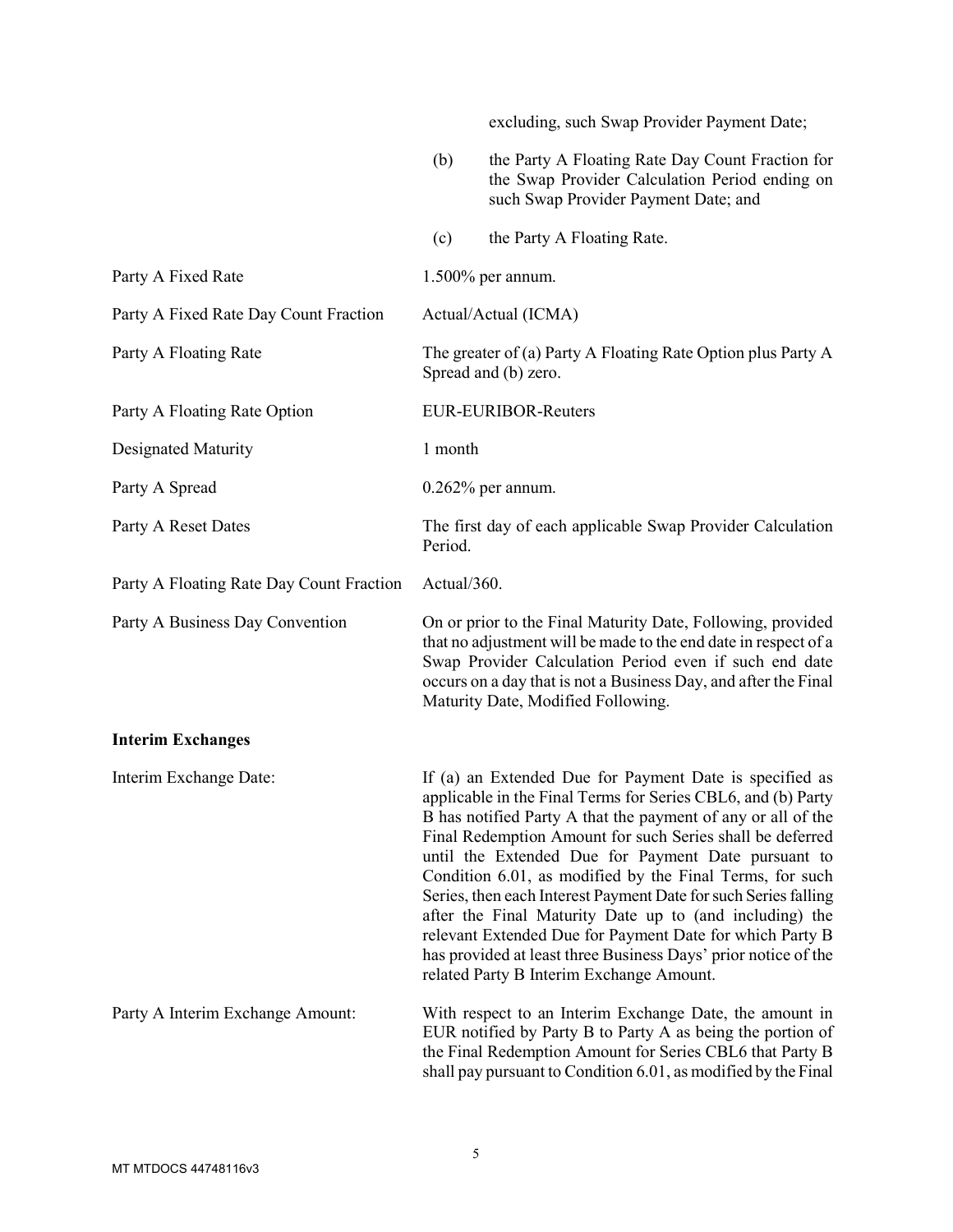|                                                | Terms, for such Series.                                                                                                                                                                                                                                                                                                                                                                                                |
|------------------------------------------------|------------------------------------------------------------------------------------------------------------------------------------------------------------------------------------------------------------------------------------------------------------------------------------------------------------------------------------------------------------------------------------------------------------------------|
| Party B Interim Exchange Amount:               | With respect to an Interim Exchange Date, the Party A<br>Interim Exchange Amount for such Interim Exchange Date<br>converted into Canadian Dollars at the Currency Swap<br>Transaction Exchange Rate.                                                                                                                                                                                                                  |
| <b>Final Exchanges</b>                         |                                                                                                                                                                                                                                                                                                                                                                                                                        |
| Final Exchange Date:                           | If Party B is required to pay an Early Redemption Amount for<br>Series CBL6 on any day pursuant to Condition 7.02, as<br>modified by the Final Terms, for Series CBL6 and provides<br>at least three Business Days' prior notice thereof to Party A,<br>then the day so specified in such notice.                                                                                                                      |
| Party A Final Exchange Amount:                 | The amount in EUR notified by Party B to Party A as being<br>the Early Redemption Amount for Series CBL6 plus accrued<br>but unpaid interest and any other amount due under such<br>Series CBL6 (other than additional amounts payable under<br>Condition 8, as modified by the Final Terms, for Series<br>CBL6) that Party B shall pay pursuant to Condition 7.02, as<br>modified by the Final Terms, for Series CBL6 |
| Party B Final Exchange Amount:                 | The Party A Final Exchange Amount converted into<br>Canadian Dollars at the Currency Swap Transaction<br>Exchange Rate.                                                                                                                                                                                                                                                                                                |
| <b>Other Provisions</b>                        |                                                                                                                                                                                                                                                                                                                                                                                                                        |
| <b>Calculation Agent:</b>                      | Party A.                                                                                                                                                                                                                                                                                                                                                                                                               |
| <b>Account Details</b>                         |                                                                                                                                                                                                                                                                                                                                                                                                                        |
| <b>Account for payments to Party A in CAD:</b> |                                                                                                                                                                                                                                                                                                                                                                                                                        |
| Bank:                                          | <b>HSBC Bank Canada</b><br>885 West Georgia Street<br>Vancouver, British Columbia<br>Canada V6C 3E9<br>As per standard settlement instruction, or as otherwise<br>advised separately.                                                                                                                                                                                                                                  |
| <b>Account for payments to Party B in EUR</b>  | To be advised by Party B.                                                                                                                                                                                                                                                                                                                                                                                              |
| <b>Contact Details for notices</b>             |                                                                                                                                                                                                                                                                                                                                                                                                                        |
| Party A                                        | As set out in Part 4 of the Agreement.                                                                                                                                                                                                                                                                                                                                                                                 |
| Party B                                        | As set out in Part 4 of the Agreement.                                                                                                                                                                                                                                                                                                                                                                                 |